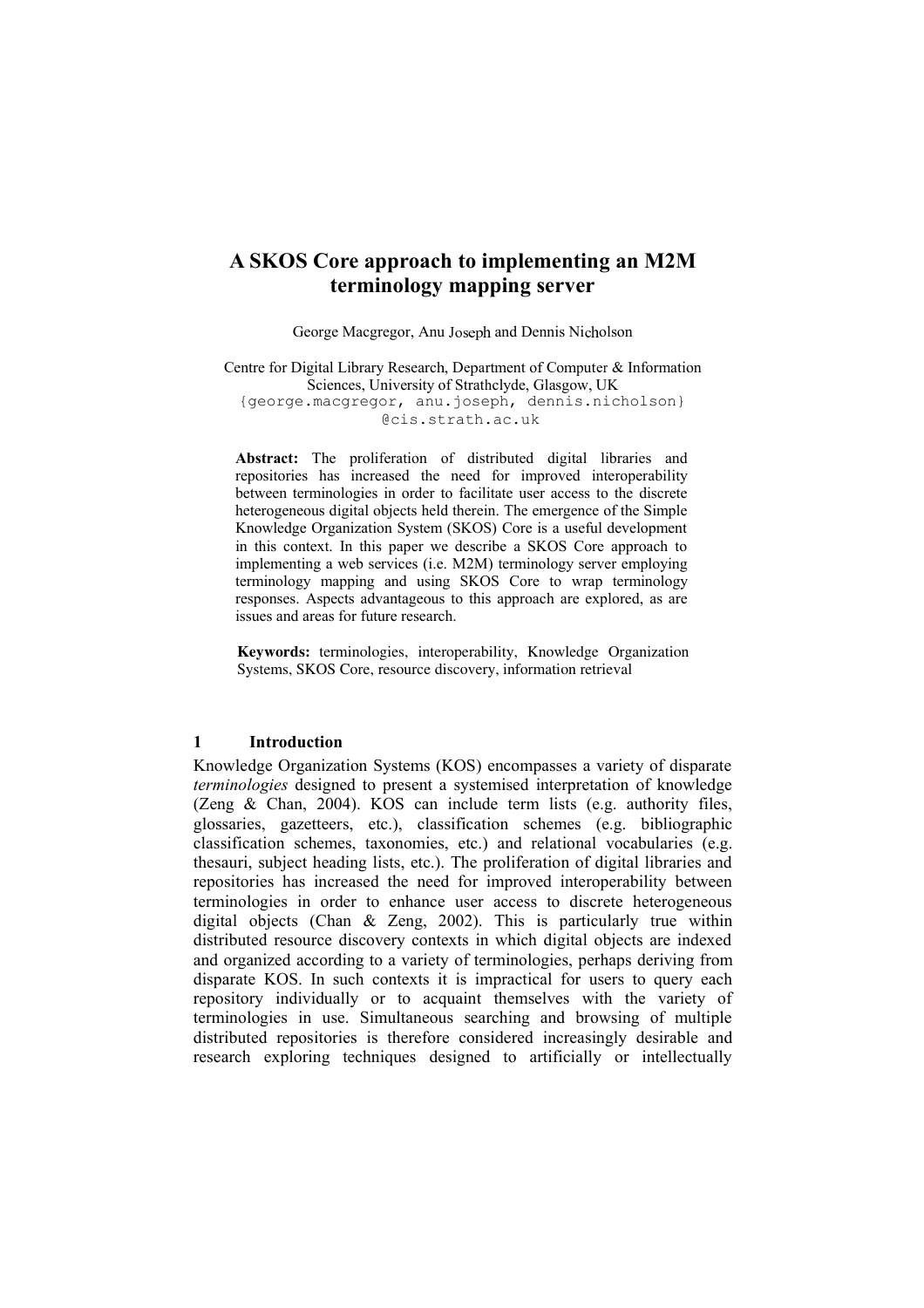augment cross-repository subject interoperability continues to be a significant area of study (e.g. Binding & Tudhope, 2004; Doerr, 2001; Koch, Neuroth & Day, 2003; Nicholson, Dawson & Shiri, 2006; Zeng & Chan, 2004).

The Simple Knowledge Organization System (SKOS) Core model (Miles & Brickley, 2005) offers a means of expressing the structure of 'concept schemes' on the web, facilitating the implementation of operational terminology services within a machine-to-machine (M2M) web services context. In this paper we describe and propose an approach to implementing a pilot M2M terminology server employing *terminology mapping* and using SKOS Core to mark-up terminology responses.

The remainder of the paper is structured as follows. We contextualise our work by defining terminology mapping and provide brief details of the underlying design of the terminology mapping server in section 2. SKOS Core is briefly introduced in section 3. The crux of the paper (section 4) describes the way in which SKOS Core is deployed in our system and explores the potential for server functions. Discussion, issues, areas for future research and development, and conclusions are addressed in section 5.

### **2 Terminology mapping**

Before introducing SKOS Core, it is first necessary to define what is meant by terminology mapping. Mapping essentially involves relating equivalent terms, concept or hierarchical relationships, from one terminology to another (Doerr, 2001). The process of terminology mapping remains largely an intellectual process and is consequently heavily reliant upon human intervention. Within particular scenarios equivalence between terms can be derived via computational means (Vizine-Goetz, Hickey, Houghton & Thompson, 2004); however, most of these approaches still require significant human resources to verify and/or amend erroneous equivalences (McCulloch, Shiri & Nicholson, 2005). Research has therefore focussed on terminology *switching* to reduce the degree of human intervention required and to simplify the management of numerous terminology-to-terminology mappings.

Switching involves the use of a single terminology as an intermediary to translate requests from one scheme to another. For example, all the terminologies to be used within a retrieval system are mapped to a common terminology (X). This enables user queries entered using terminology A to be translated to X and then switched to the equivalent terms in terminology B.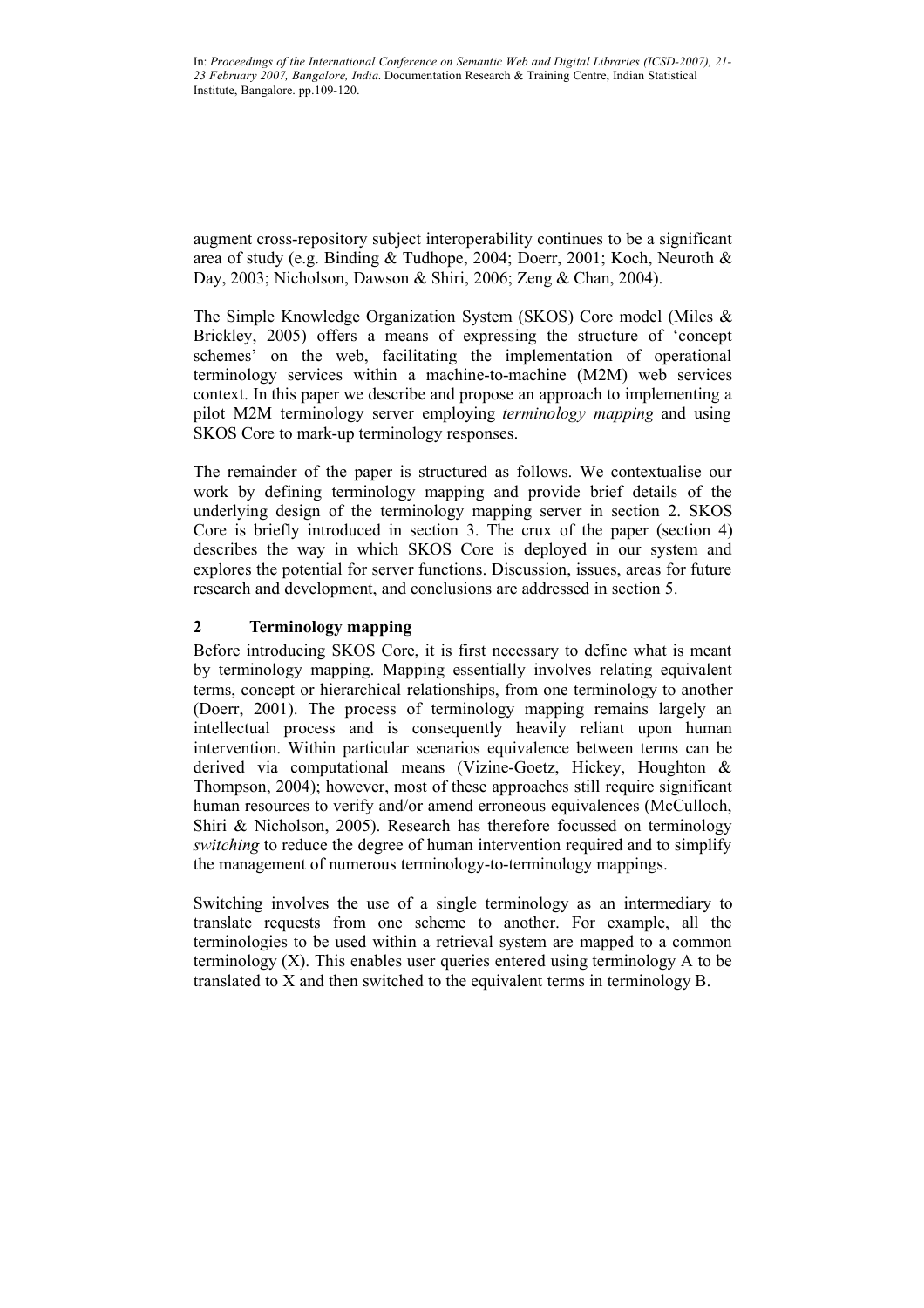

**Figure 1: Diagram of the DDC spine-based model employing user 'disambiguation'.**

The mapping mechanism employed by the system documented in this paper (HILT: High-level Thesaurus: http://hilt.cdlr.strath.ac.uk/) is similar to switching but differs in that the switching terminology is also central to user *disambiguation* processes (Shiri, Nicholson & McCulloch, 2004). It should be noted that the process of disambiguation not only resolves the existence of homographs (as the term 'disambiguation' may suggest), but encompasses a variety of processes allowing users to qualify their search requirements (Figure 1). This so-called 'spine-based' approach uses the Dewey Decimal Classification (DDC) as a switching spine for searching and permits hierarchical browsing and the discovery of like terms within other terminologies. Although the primary purpose of the terminology mapping server is to enable improved cross-repository searching, it can also provide other terminological functions, such as terminology-based interactive query expansion to assist user query formulation. Such terminology-based techniques have been more formally defined by Efthimiadis (1996) as interactive query expansion based on collection independent knowledge structures.

#### **3 SKOS Core**

Simple Knowledge Organization System (SKOS) Core (Miles & Brickley, 2005) is an application of the Resource Description Framework (RDF) and a model proposed by the W3C Semantic Web Best Practices and Deployment Working Group (W3C, 2006). SKOS Core provides a flexible framework for expressing the structure and content of terminologies (or 'concept schemes'), thus enabling efficient machine processing. The framework is flexible enough to accommodate most KOS (as defined in section 1) and essentially consists of a series of RDF properties and RDF Schema (RDFS) classes to encode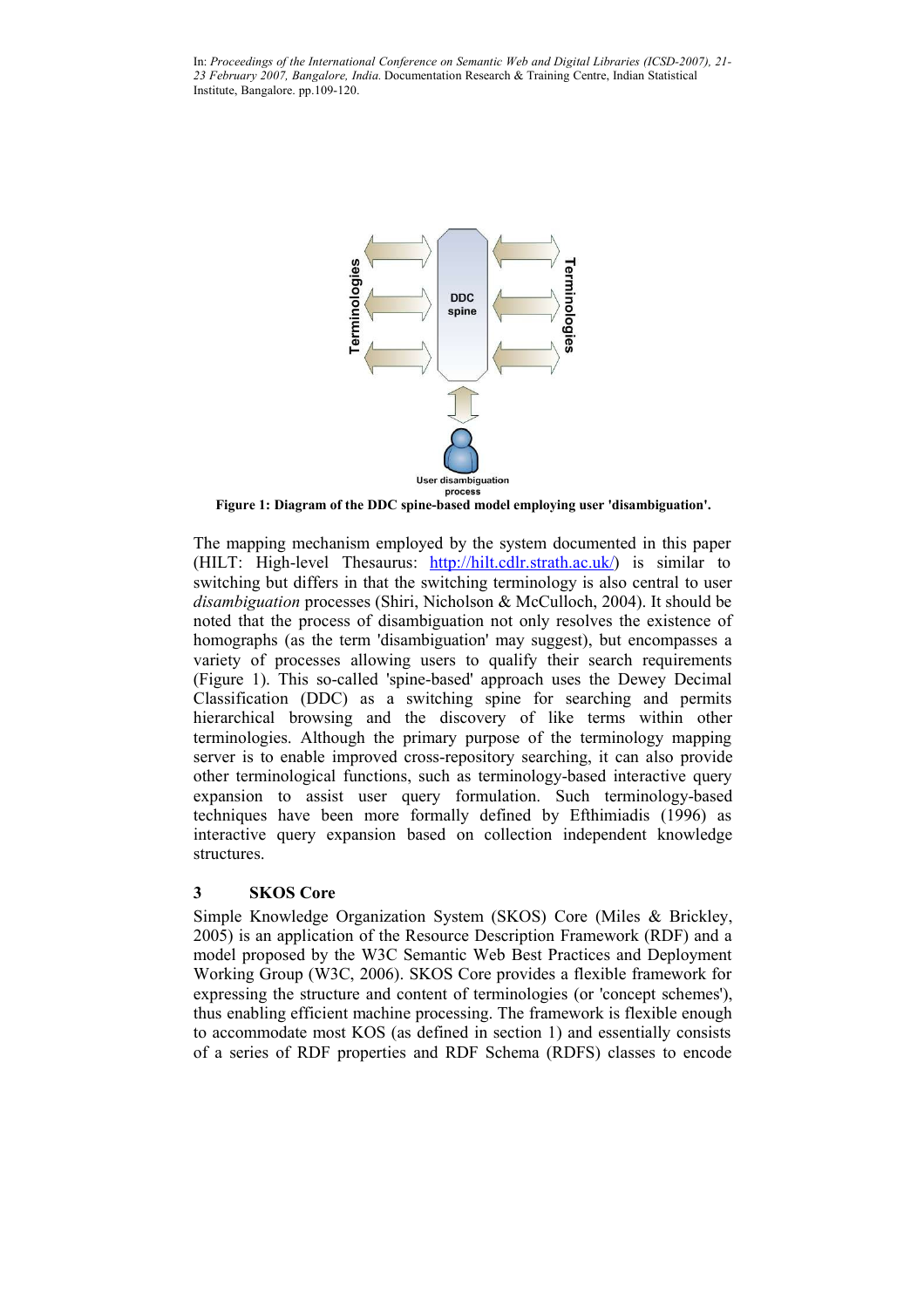terminologies' content and structural characteristics. For example, a thesaurus could be considered as a series of skos:Concepts containing preferred labels (skos:prefLabel) and non-preferred labels (skos:altLabel). It may also contain various broader terms (skos:broader) or related terms (skos:related), and so forth. Since the data is encoded in RDF it is inherently pliable and can be utilised or integrated with other RDF data via semantic web applications.

To complement SKOS Core, Miles and Brickley (2004) have proposed the SKOS Core Mapping Vocabulary Specification (MVS). The SKOS Core MVS allows the mapping of concepts between different terminologies using the SKOS Core framework. The properties proposed by SKOS MVS are: exactMatch, broadMatch, narrowMatch, majorMatch and minorMatch. Since like to like mappings are often rare, the MVS also supplements the match types with a series of classes (AND, OR, NOT) for combining or excluding concepts. For example, the 'AND' class is used to denote the intersection of two or more concepts. The term of *Education (United Kingdom)* in terminology A may therefore map to *Education* AND *United Kingdom* in terminology B.

## **4 Using SKOS Core for terminology services**

### **4.1. SKOS Core: deployment context**

The motivation behind the terminology mapping server is to ameliorate the limited terminological interoperability currently afforded between the federation of repositories, digital libraries and information services comprising the UK Joint Information Systems Committee (JISC) Information Environment (JISC, 2003). The expectation is that participant services in the federation will employ Search/Retrieve Web service (SRW) (http://www.loc.gov/standards/sru/srw/) clients to interact transparently with the SRW compliant terminology mapping server during normal service operation (Figure 2). Client requests made to the server will be sent to a database of terminology sets and associated mappings to DDC. Hits identified are then sent back to the server for onward communication to the SRW clients. Testing of this underlying architecture is currently being conducted in collaboration with 'GoGeo!' (http://www.gogeo.ac.uk/) hosted at EDINA  $(\text{http://www.edina.ac.uk/)}$ . GoGeo! provides access to a variety of geospatial datasets, many indexed using disparate terminologies, and constitutes a sound test bed.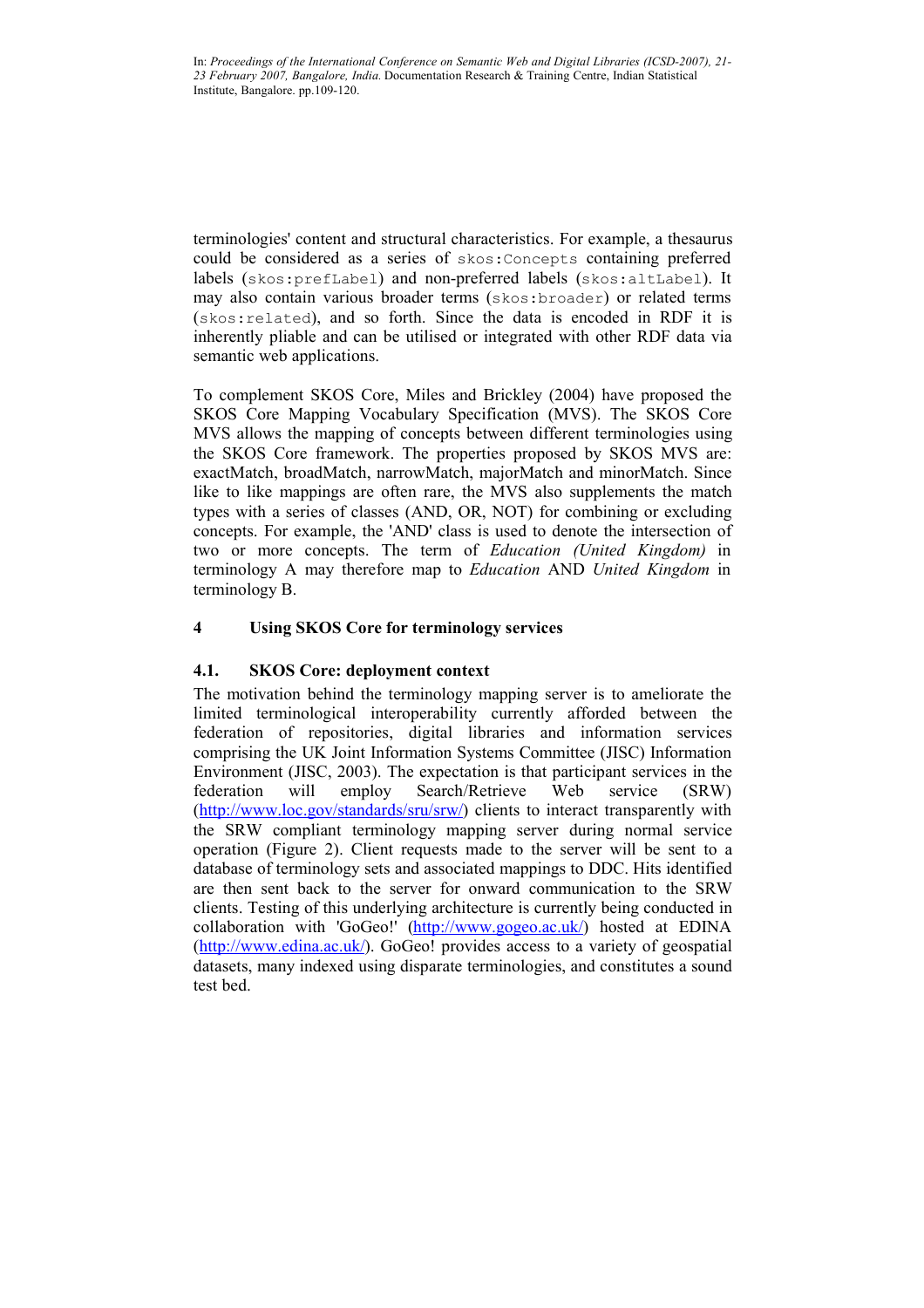

**Figure 2: Underlying design of the M2M terminology mapping server**

### **4.2 Wrapping terminologies using SKOS Core**

Whilst it is acknowledged that SKOS Core may be deployed in novel and unanticipated ways (Miles, Matthews, Wilson & Brickley, 2005), the main objective of SKOS Core is to facilitate the publication of terminologies for the semantic web, not necessarily for dynamic client/server interactions as described above. However, we propose the use of SKOS Core for the terminology mapping server in order to facilitate meaningful communication with SRW clients regarding the structural nature of the terminological data requested and/or found in the database.

Within the context defined in 4.1, results identified in the database (e.g. scheme information, mapped terms, etc.) are 'wrapped' (i.e. marked-up) in SKOS Core by the SOAP (http://www.w3.org/TR/soap/) server (Figure 2). Since SRW requests (made in Common Query Language (CQL)) are handled using XML over HTTP via the SOAP protocol, terminological data markedup in SKOS Core can easily be embedded within a SOAP XML envelope for messaging to clients. While such a technical approach potentially permits the future addition of further layers of abstraction, the use of SKOS Core for wrapping is advantageous for several reasons:

 It can accurately model and maintain the structural and semantic properties of the terminological data requested, thus facilitating flexible and reliable re-use by clients in local systems. It is worth noting that such re-use may entail the generation of innovative user interfaces or browsing structures, perhaps displaying results as RDF graphs or providing users with result displays that accurately reflect the hierarchical or semantic structure of the terminological data requested and/or found.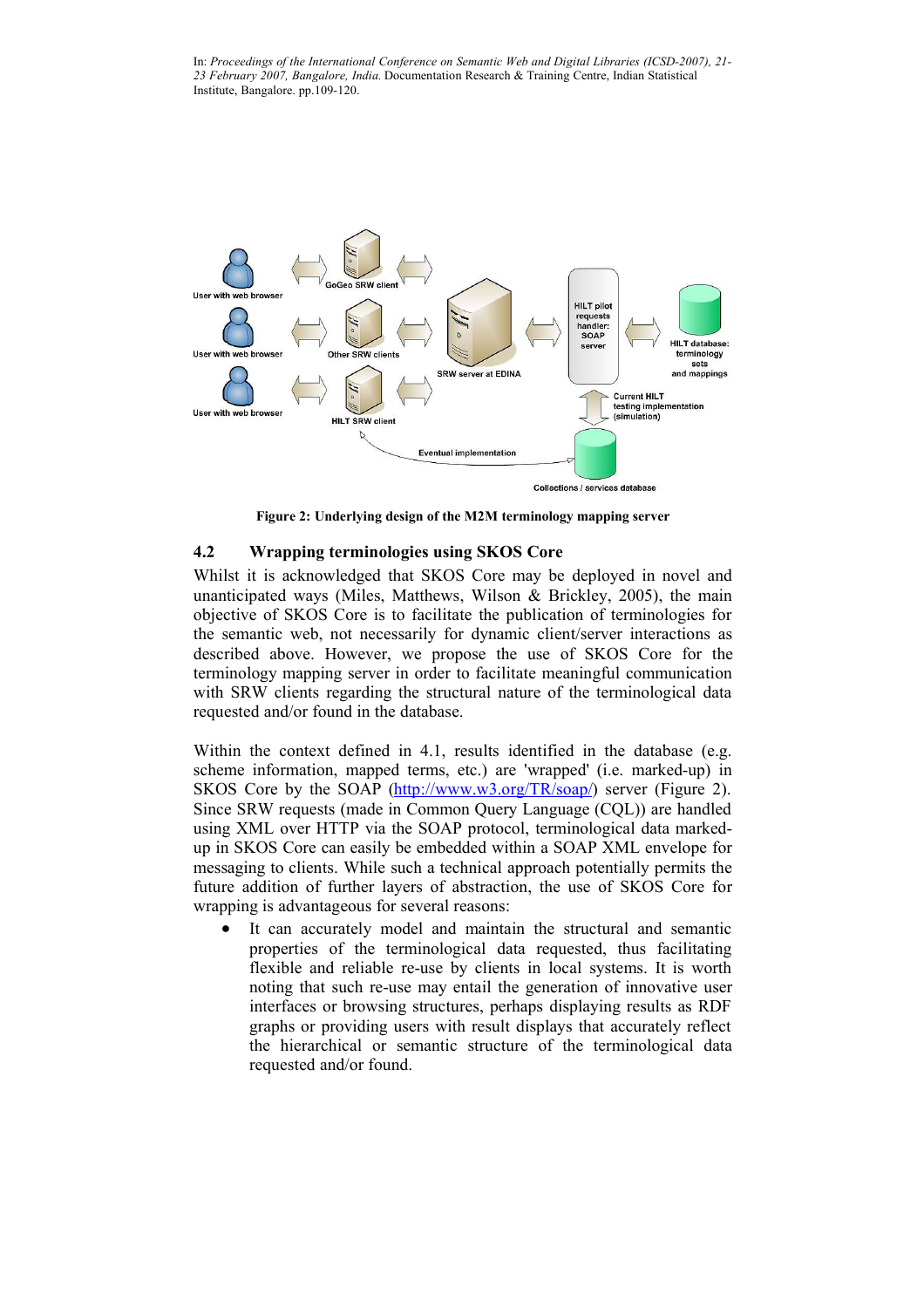- Although issues exist (to be discussed in section 5), SKOS Core can accommodate the representation of terminology mappings.
- SKOS Core offers opportunities for enhanced interaction with the terminology mapping server, facilitating added functionality such as terminology-based interactive query expansion.

### **4.3 Server functions in SKOS Core**

The M2M pilot terminology mapping server has currently been developed to offer six distinct terminological functions (Nicholson, 2006). These are overly detailed to address in this paper, therefore discussion will concentrate on two (Get filtered set and Get non DDC records).

One purpose of Get filtered set is to enable the enrichment of users' search vocabulary, provide user feedback and allow limited interactive query expansion. The filtered search can consequently provide (where they exist) related terms (RT), broader terms (BT), narrower terms (NT), preferred terms (PT), and non-preferred terms (NPT). Scope notes may also be provided, depending on the characteristics of the terminology. Although it is possible to envisage such a function being deployed in a variety of user searching scenarios, it is expected that the Get\_filtered\_set function will be of most use to information services that wish to enhance the searching of their local service for users (i.e. enriching users' searching vocabulary to aid query formulation).

For example, a filtered query set to the UK Integrated Public Sector Vocabulary (IPSV) using the term 'Arboriculture' would return a SKOS Core record (Figure 3) providing details necessary to process and invoke a variety of local searching functionality and allowing users to re-interrogate (e.g. using BT, NT, RT, etc. to familiarise users with the topic area within the chosen terminology to aid the subsequent reformulation of search queries, and so forth).

Recall that the primary purpose of the server is to provide terminology mappings using DDC as a spine. There are several functions relating to terminology mapping; one is the Get\_non\_DDC\_records. Subsequent to identification of a DDC number by the user via the disambiguation process (as discussed in section 2), Get\_non\_DDC\_records provides the client with details of any non-DDC record that includes a mapping to the DDC number sent. Figure 4 provides the SKOS Core output from the terminology mapping server in response to a Get\_non\_DDC\_records request for the DDC number 363.34 ('Disasters').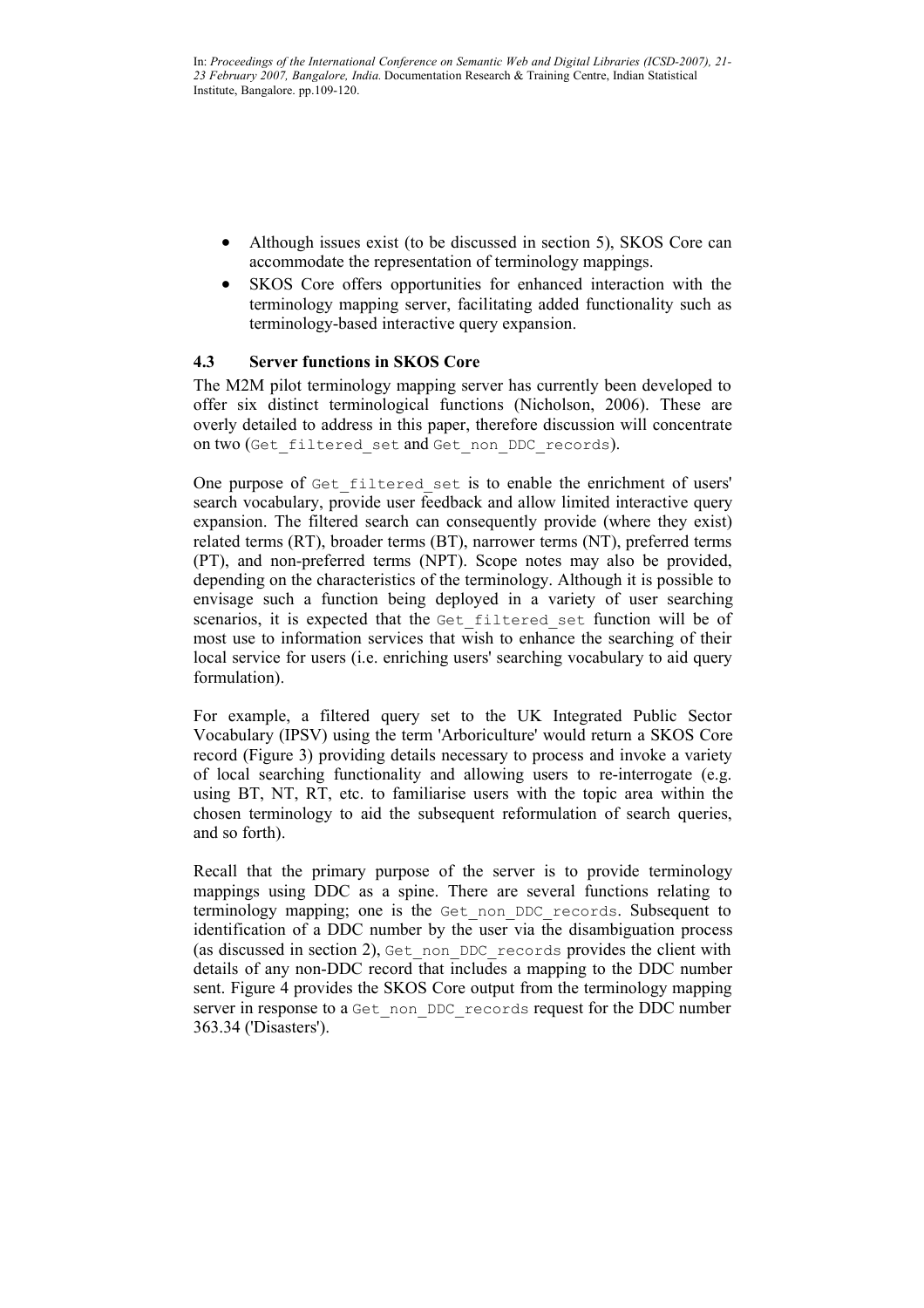```
<?xml version="1.0" encoding="ISO-8859-1"?>
<SOAP-ENV:Envelope SOAP-
ENV:encodingStyle="http://schemas.xmlsoap.org/soap/encoding/" xmlns:SOAP-
ENV="http://schemas.xmlsoap.org/soap/envelope/"
xmlns:xsd="http://www.w3.org/2001/XMLSchema"
xmlns:xsi="http://www.w3.org/2001/XMLSchema-instance" 
xmlns:SOAP-ENC="http://schemas.xmlsoap.org/soap/encoding/">
<SOAP-ENV:Body>
<ns1:get_filtered_setResponse xmlns:ns1="http://tempuri.org">
<return xsi:type="SOAP-ENC:Array" SOAP-ENC:arrayType="xsd:string[1]">
<item xsi:type="xsd:string">
<rdf:RDF 
xmlns:rdf="http://www.w3.org/1999/02/22-rdf-syntax-ns#"
xmlns:skos="http://www.w3.org/2004/02/skos/core#"
xml:base="http://hiltm2m.cdlr.strath.ac.uk/hiltm2m/concepts.php">
<skos:Concept rdf:about="#2715">
          <skos:prefLabel xml:lang="en">Arboriculture</skos:prefLabel>
          <skos:broader rdf:resource="#504"/>
          <skos:narrower rdf:resource="#2633"/>
          <skos:related rdf:resource="#1566"/>
          <skos:related rdf:resource="#15"/>
          <skos:inScheme
rdf:resource="http://hiltm2m.cdlr.strath.ac.uk/hiltm2m/schemes/IPSV.xml"/>
</skos:Concept>
<skos:concept rdf:about="#504">
          <skos:prefLabel xml:lang="en">Horticulture</skos:prefLabel>
          <skos:inScheme
rdf:resource="http://hiltm2m.cdlr.strath.ac.uk/hiltm2m/schemes/IPSV.xml"/>
</skos:concept>
<skos:concept rdf:about="#2633">
          <skos:prefLabel xml:lang="en">Tree planting</skos:prefLabel>
          <skos:inScheme
rdf:resource="http://hiltm2m.cdlr.strath.ac.uk/hiltm2m/schemes/IPSV.xml"/>
</skos:concept>
<skos:concept rdf:about="#1566">
          <skos:prefLabel xml:lang="en">Woodlands</skos:prefLabel>
          <skos:inScheme
rdf:resource="http://hiltm2m.cdlr.strath.ac.uk/hiltm2m/schemes/IPSV.xml"/>
</skos:concept>
<skos:concept rdf:about="#15">
          <skos:prefLabel xml:lang="en">Trees</skos:prefLabel>
          <skos:inScheme
rdf:resource="http://hiltm2m.cdlr.strath.ac.uk/hiltm2m/schemes/IPSV.xml"/>
</skos:concept>
\langle/rdf:RDF>
</item>
</return>
</ns1:get_filtered_setResponse>
\lt/SOAP-EN\bar{v}:Body>
</SOAP-ENV:Envelope>
```
**Figure 3: Example of M2M pilot terminology server response to Get\_filtered\_set in SKOS Core within SOAP envelope. Example illustrates filtered search for the IPSV term 'Arboriculture'. Note: example has been truncated for publication purposes.**

The need for encoding the presence of mappings from multiple terminologies in response to client requests invokes the use of the SKOS Core MVS. In Figure 4 most of the mappings are deemed to be exact matches (i.e. map:exactMatch). This process enables the identification of a variety of terms from disparate terminologies associated with a particular DDC number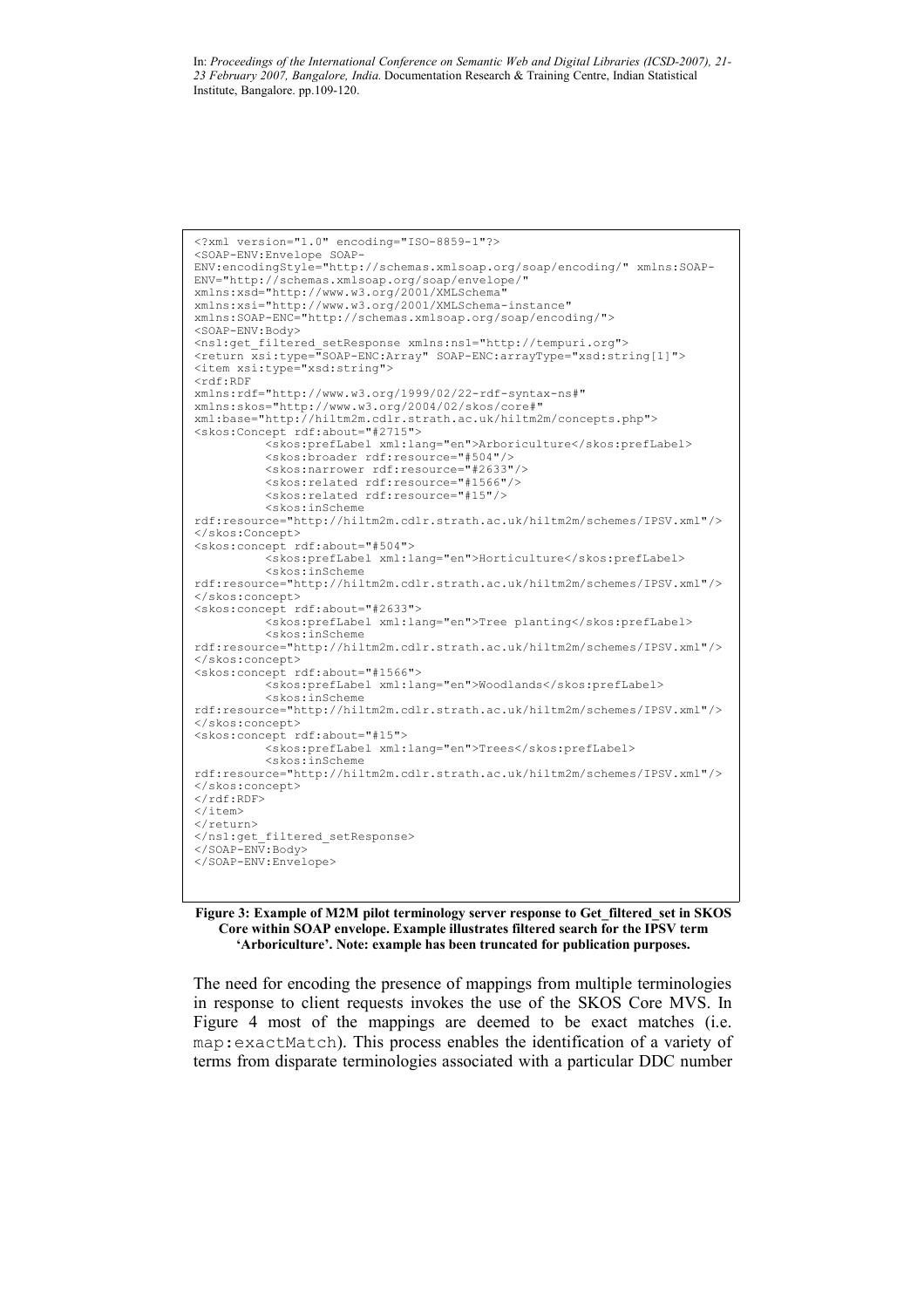to be used to search relevant repositories or information services using the correct terminology to match local indexes. Such a function goes some way to ameliorating the current subject interoperability difficulties encountered within the JISC Information Environment. Note that there are several non-DDC terminologies represented in the example: the Global Change Master Directory (GCMD), Library of Congress Subject Headings (LCSH), IPSV, and the UNESCO Thesaurus. The SKOS Core MVS may prove useful for encoding terminology mappings within our model; however, the use of MVS within terminology services highlights particular issues which are further of further study. These will be discussed below in more detail.

### **5 Conclusion and further research**

The M2M pilot implementation proposed in this paper offers terminology mapping as a principal function to enhance user access to disparately indexed heterogeneous digital objects held within multiple repositories, but it also offers terminology-based interactive query expansion functionality. We have demonstrated that SKOS Core can function effectively in a web services environment and that such an approach constitutes a flexible means of implementing various terminological functions for third party terminology services. Our experiments are currently being conducted within in a controlled environment (i.e. the JISC Information Environment); however, we consider the use of SKOS Core for a terminology mapping server (or terminology services generally) to be sufficiently flexible (and scalable, providing the necessary terminology sets exist) so as to permit similar approaches to be used in alternative contexts or global information environments. The wrapping of terminological data within SKOS Core provides a readable means of transporting data over networks (i.e. over HTTP using SOAP) and allows such data to be structured appropriately and modelled correctly, thus facilitating flexible re-use by clients. The authors therefore intend to continue this line of research, including a system and user evaluation of the M2M terminology mapping server as embedded within a client service. Results gleaned from this evaluative work are expected to be disseminated in a separate research paper.

A continuation of this research will demand that several areas undergo further study or investigation. In particular, our work has drawn to attention potential issues within the current draft of the SKOS Core MVS. The definitions of the MVS match types are based on the principles of set theory. Such an abstract paradigm can be useful as an arbitrary means of assessing equivalence in a variety of terminological scenarios; however, their abstractness can also cause uncertainty in practical application. For example, the use of majorMatch (map:majorMatch) and minorMatch (map:minorMatch) within our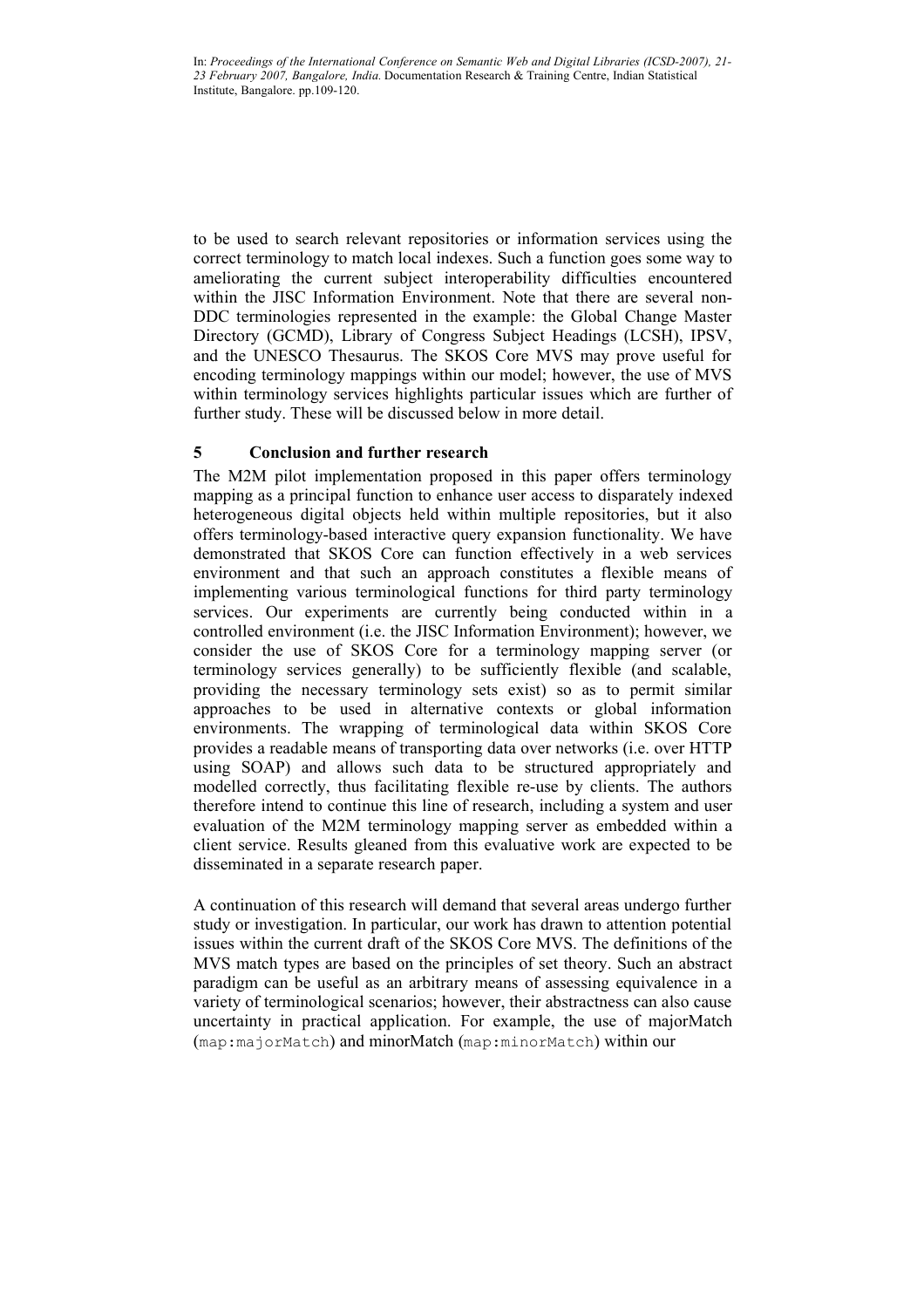```
<rdf:RDF 
xmlns:rdf="http://www.w3.org/1999/02/22-rdf-syntax-ns#"
xmlns:skos="http://www.w3.org/2004/02/skos/core#"
xmlns:map="http://www.w3.org/2004/02/skos/mapping#"
xml:base="http://hiltm2m.cdlr.strath.ac.uk/hiltm2m/concepts.php">
<skos:Concept rdf:about="#363.34">
        <skos:prefLabel xml:lang="zxx">363.34</skos:prefLabel>
        <skos:altLabel xml:lang="en">Disasters</skos:altLabel>
        <skos:inScheme
rdf:resource="http://hiltm2m.cdlr.strath.ac.uk/schemes/DDC.xml"/>
       <map:narrowMatch>
                    <skos:Concept rdf:about="#sh 91000441"/>
        </map:narrowMatch>
       <map:exactMatch>
                <skos:Concept rdf:about="#2256"/>
        </map:exactMatch>
        <map:exactMatch>
                <skos:Concept rdf:about="#762"/>
        </map:exactMatch>
        <map:exactMatch>
                    <skos:Concept rdf:about="#143"/>
       </map:exactMatch>
</skos:Concept>
<skos:Concept rdf:about="#sh 91000441 ">
<skos:prefLabel xml:lang="en">Emergency management</skos:prefLabel>
<skos:inScheme
rdf:resource="http://hiltm2m.cdlr.strath.ac.uk/schemes/LCSH.xml"/>
</skos:Concept>
<skos:Concept rdf:about="#2256">
<skos:prefLabel xml:lang="en">Natural disasters</skos:prefLabel>
<skos:inScheme
rdf:resource="http://hiltm2m.cdlr.strath.ac.uk/schemes/UNESCO.xml"/>
</skos:Concept>
<skos:Concept rdf:about="#762">
<skos:prefLabel xml:lang="en">Natural hazards</skos:prefLabel>
<skos:inScheme
rdf:resource="http://hiltm2m.cdlr.strath.ac.uk/schemes/GCMD.xml"/>
</skos:Concept>
<skos:Concept rdf:about="#143">
<skos:prefLabel xml:lang="en">Civil emergencies</skos:prefLabel>
<skos:inScheme
rdf:resource="http://hiltm2m.cdlr.strath.ac.uk/schemes/IPSV.xml"/>
</skos:Concept>
\langle/\text{rdf:RDF}\rangle
```


model can be difficult to apply as defined and it is unclear how a third party terminology service would incorporate such properties since the current definitions might be interpreted as implying knowledge of database content and indexes. It is noteworthy that similar application difficulties have been encountered by other researchers within different contexts (Liang & Sini, 2006). Current analyses indicate that our approach will require additional match types to those specified by the MVS. Although a pilot service could be implemented using the MVS alone, the lack of detail afforded in the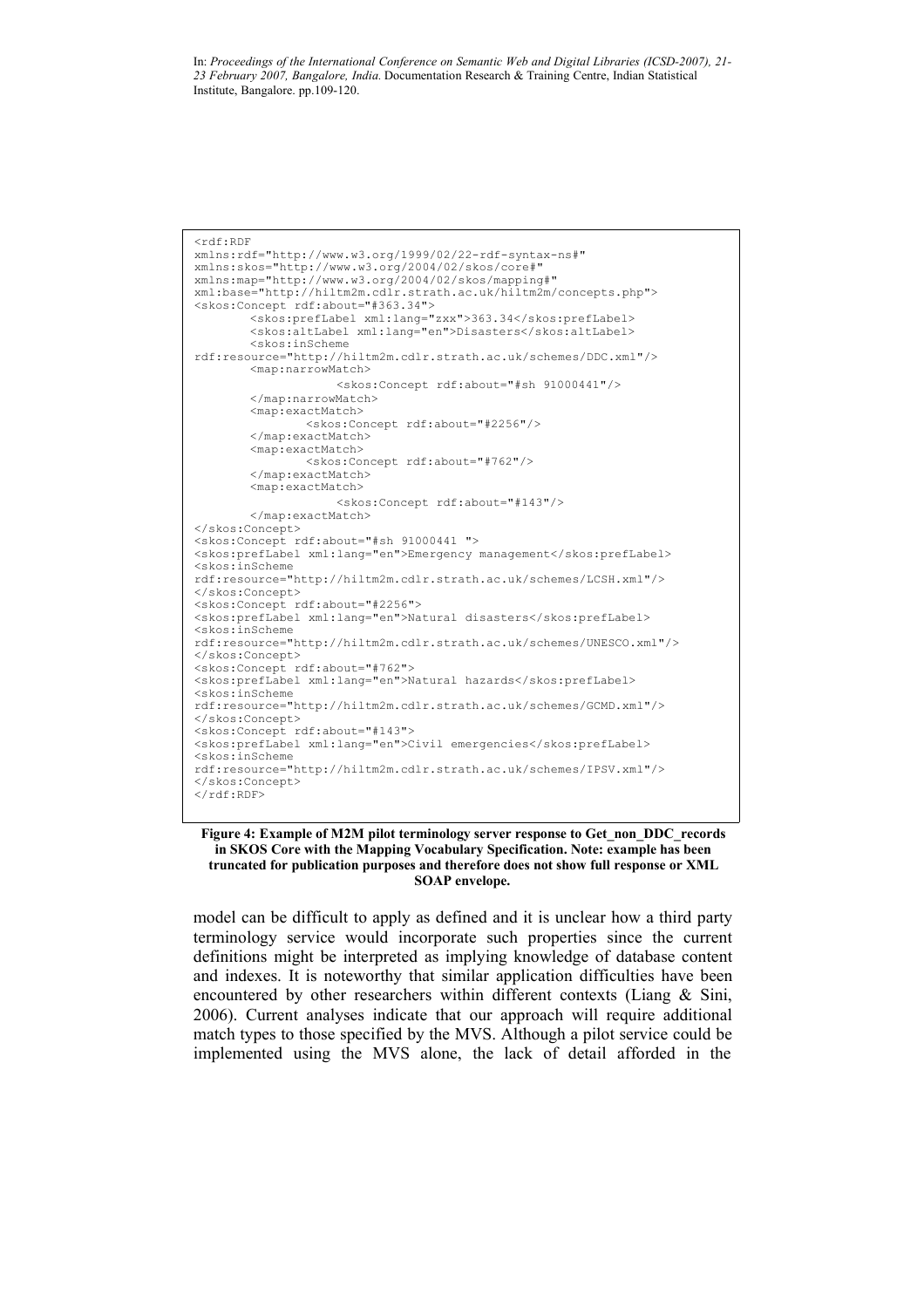Specification would, we hypothesise, impose unnecessary cognitive load on the user since only minimal match type feedback would be provided. Any use of match types to assist in the ranking of results (according to the degree of concordance with users' preferred terminology) would also be limited. Future research will therefore aim to test this hypothesis by comparing the relative benefits of each approach for the purposes of user disambiguation.

Future work will also aim to optimise the way in which terminological data is modelled in SKOS Core. Since our system is accommodating numerous terminologies from different KOS, a generic approach has been necessary in the treatment of terminologies and it has therefore not been possible to model the nuances of every particular scheme. For example, LCSH structured headings use a delimiter (--) to denote the use of structured headings (e.g. 'Beach erosion--Monitoring'). Within our current system such a heading is not considered to represent two concepts and is therefore mapped as if it were one concept. Future work will aim to investigate the use of the MVS classes (e.g. AND, NOT, and OR) to optimise the way in which some terminological data is represented and to better accommodate compound concept searching.

### **6 Acknowledgements**

This research is funded by the UK Joint Information Systems Committee (JISC) Shared Services Programme.

### **7 References**

- [1] Binding, C. & Tudhope, D. (2004). KOS at your Service: Programmatic Access to Knowledge Organisation Systems, *Journal of Digital Information 4*(4). Retrieved September 19, 2006 from http://jodi.ecs.soton.ac.uk/Articles/v04/i04/Binding/
- [2] Chan, L., M. & Zeng, M., L. (2002). Ensuring interoperability among subject vocabularies and Knowledge Organization Schemes: a methodological analysis, *IFLA Journal 28*(5/6) 323-327.
- [3] Doerr, M. (2001). Semantic problems of thesaurus mapping, *Journal of Digital Information 1*(8). Retrieved September 19, 2006 from http://jodi.tamu.edu/Articles/v01/i08/Doerr/
- [4] Efthimiadis, E., N. (1996). Query expansion, *Annual Review of Information Systems and Technology (ARIST)*, 31, 121-187.
- [5] JISC. (2003). *Strategic activities: Information Environment.* Retrieved September 19, 2006 from http://www.jisc.ac.uk/index.cfm?name=about\_info\_env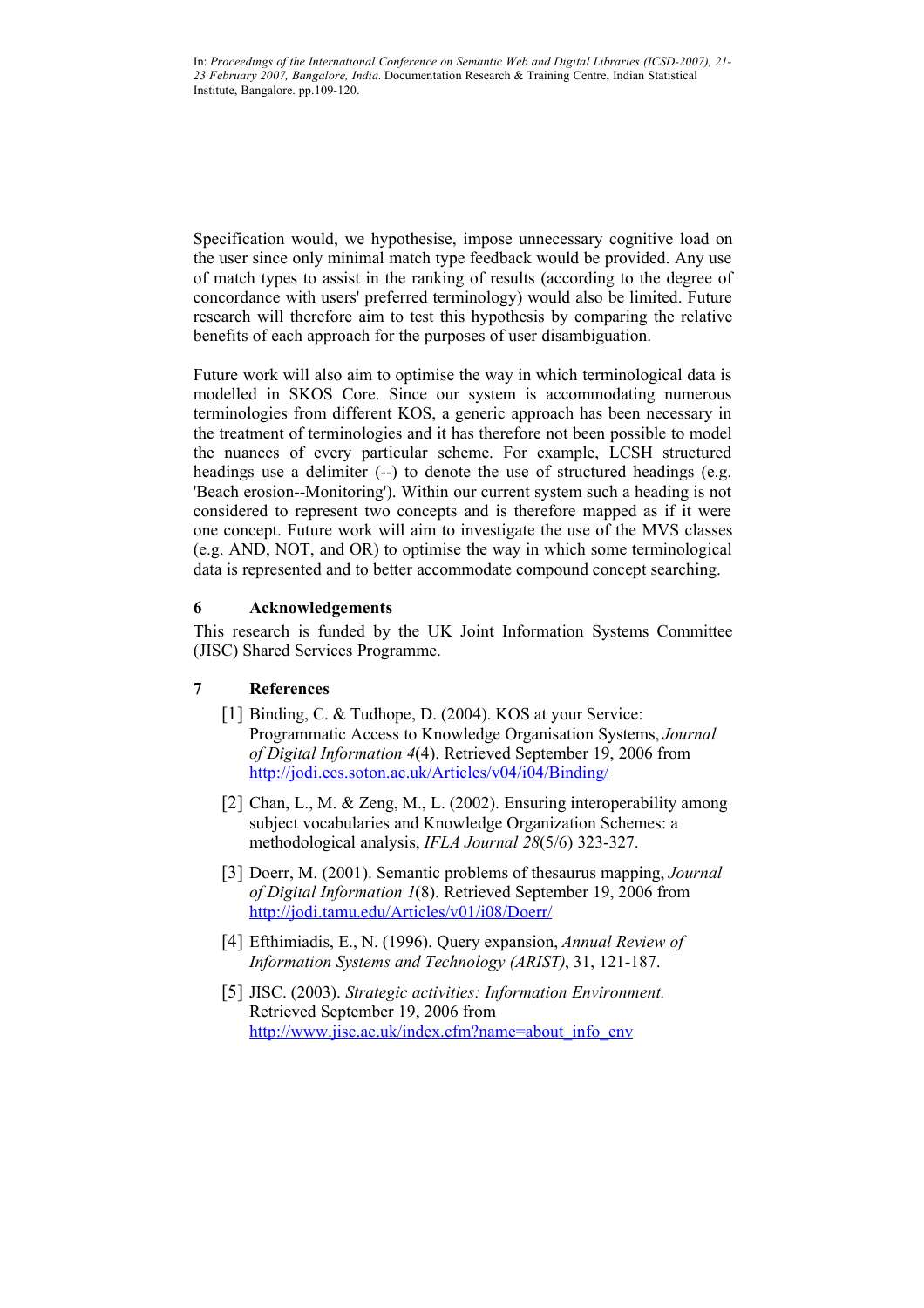- [6] Liang, A., C. & Sini, M. (2006). Mapping AGROVOC and the Chinese Agricultural Thesaurus: definitions, tools, procedures, *New Review of Hypermedia and Multimedia 12*(1), 51-62.
- [7] McCulloch, E., Shiri, A. & Nicholson, D. (2005). Challenges and issues in terminology mapping: a digital library perspective, *Electronic Library 23*(6), 671-677.
- [8] Miles, A. & Brickley, D. (Eds.). (2004). *SKOS Mapping Vocabulary Specification*. Retrieved September 19, 2006 from http://www.w3.org/2004/02/skos/mapping/spec/
- [9] Miles, A. & Brickley, D. (Eds.). (2005). *SKOS Core Guide: W3C Working Draft 2 November*. Retrieved September 19, 2006 from http://www.w3.org/TR/2005/WD-swbp-skos-core-guide-20051102/
- [10]Miles, A., Matthews, B., Wilson, M. & Brickley, D. (2005). SKOS Core: simple knowledge organisation for the Web, *International Conference on Dublin Core and Metadata Applications (DC-2005): Vocabularies in Practice*, September 12-15, 2005, Madrid, Spain. Retrieved September 19, 2006 from

http://epubs.cclrc.ac.uk/bitstream/675/dc2005skospapersubmission1.pdf

- [11]Nicholson, D. (2006). *HILT M2M pilot requirements document*, v6.0. Retrieved September 19, 2006 from http://hilt.cdlr.strath.ac.uk/hilt3web/reports/h3requirementsv6.pdf
	- [12]Nicholson, D., Dawson, A. & Shiri, A. (2006). HILT: A pilot terminology mapping service with a DDC spine, *Cataloging & Classification Quarterly 42*(3/4), 187-200.
	- [13]Shiri, A., Nicholson, D. & McCulloch, E. (2004). User evaluation of a pilot terminologies server for a distributed multi-scheme environment, O*nline Information Review 28*(4) 273-283.
	- [14]Vizine-Goetz, D., Hickey, C., Houghton, A. & Thompson, R. (2004). Vocabulary mapping for terminology services, *Journal of Digital Information 4*(4). Retrieved September 19, 2006 from http://jodi.ecs.soton.ac.uk/Articles/v04/i04/Vizine-Goetz/
	- [15]W3C. (2006). *Semantic Web Best Practices and Deployment Working Group*. Retrieved September 19, 2006 from http://www.w3.org/2001/sw/BestPractices/
	- [16]Zeng, M. L. Chan, L: M. (2004). Trends and issues in establishing interoperability among Knowledge Organization Systems, *Journal of*